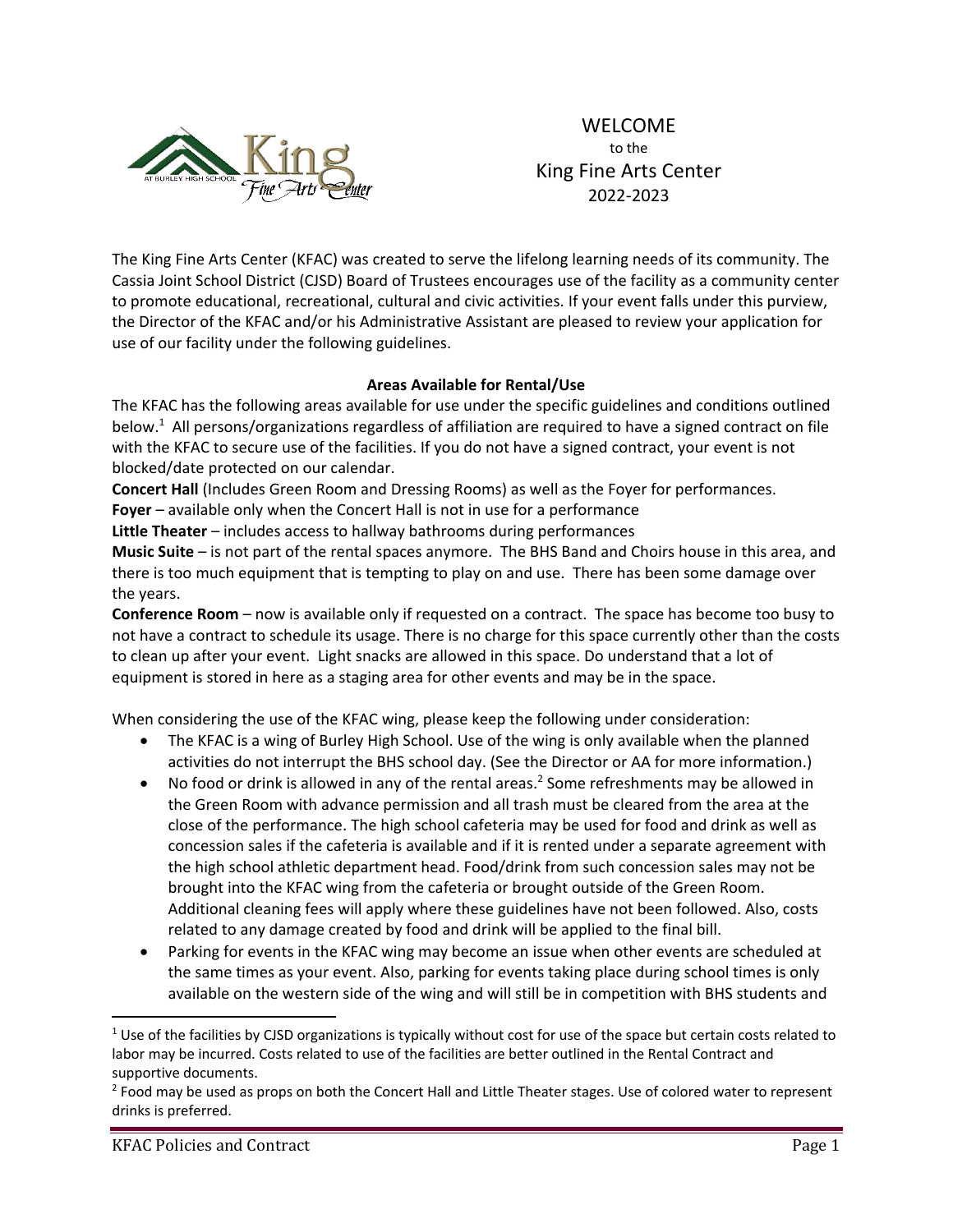faculty who regularly park there. Parking designated for the handicapped is always and only available to those with appropriate handicap vehicles. Parking is never allowed on the grass or sidewalks, although there is some allowance for temporary parking at the back stage door for the loading and unloading of materials related to your event.

- If the KFAC wing does not provide enough rooms/space for your event(s), it may be possible to rent other areas of the high school, but under no circumstances is use of any space beyond that which has been rented under contract available to any group at any time without a prior rental agreement.
- Use of any items which have not been agreed upon within the KFAC use contract will be deemed a breach of contract and may result in any/all of the following:
	- Additional fees may be assessed
	- Penalty fees may be assessed
	- KFAC administration may refuse further use of the facility by offending groups.
- The KFAC is no longer open to the general public during the school week until 30 minutes after the final school bell ringing. We have had issues with too many people in our facility before the rental period starts or before the school can be vacated of students. Also the parking situation is dangerous for about 15 minutes after the school releases for the end of the day. This is a mandate from our administration, please make arrangements accordingly. If a small work crew needs access to the space early, that may be arranged with the Administrative Assistant. We are a school first and foremost. Additional rental costs may be incurred.

# **Scheduling**

The use of the KFAC by certain community groups is granted in the following priority:

- Repeat annual users, especially those with multiple performance dates and those who use all of the services of the KFAC, are typically granted the right to hold their traditional dates ahead of all other users. This rule only applies when the repeat users are continuing to plan their events on the same basic dates as they have traditionally used and for the same amount of days/times as they traditionally use. Any changes from their traditional calendars will not necessarily be given priority over other users. Traditional dates, for which a completed contract<sup>3</sup> has not been received by Aug. 31, will be released for potential rental by other users.
- School District requests have from May 1 to July 1 of any year to pencil in a date/time/activity with the AA and said date will be held until July 1, and a contract for use has been completed. If a contract has not been completed prior to July 1, penciled dates will be opened for availability by other users. School District personnel may complete a contract at any time for any available date on the KFAC calendar. Priority is the only thing that is lost to District personnel after July 1.
- Local Promoters and/or Non-Profit Groups are given first priority for dates on July 1. Starting July 1, these organizers may pencil in dates on the KFAC calendar and those dates will be held for 15 days during which time the local promoter/group must complete the contract and get it to the AA or these dates will be released and made available for other users. If a contract and deposit is not supplied within the stated dates and times the date will be released.
- Out of town promoters/renters may also request dates on July 1 (or any time after July 1). These dates will be penciled in immediately if there are no conflicts with other priority users.

If a conflict for a requested date exists, the request(s) will be held in the order they are received and if a completed contract does not result within the allotted **15 days** for contract completion, then the next person in line will be notified and served with a contract and a new 15‐day window will begin.

<sup>&</sup>lt;sup>3</sup> A completed contract includes the appropriate deposits, proof of insurance, etc.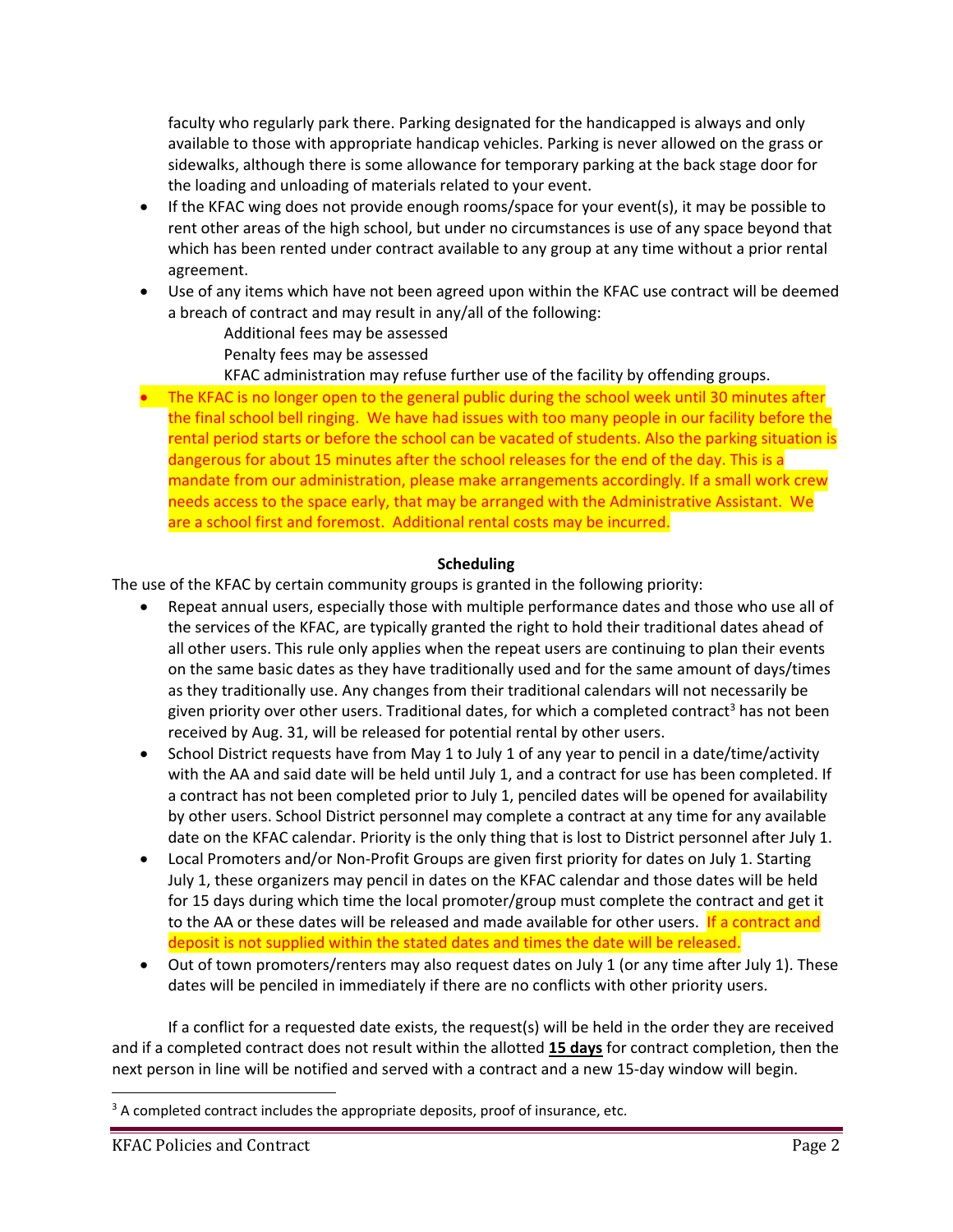Contracts are not considered complete until they have been signed and turned in to the AA with the required deposit. A signed contract with no deposit is not complete.

|                                 | Concert Hall | Little Theatre |
|---------------------------------|--------------|----------------|
| Commercial                      | \$1000.00    | \$500.00       |
| Tax-Exempt, Selling Merchandise | \$250.00     | \$150.00       |
| Tax-Exempt, No Merchandise      | \$200.00     | \$100.00       |

Deposits are required in the amount relative to use of the Little Theatre, Concert Hall, or both, taking also into account the renting party's commercial or tax‐exempt status as listed below.

To reserve date(s) for use of the KFAC facilities, please contact the AA in any of the following prescribed ways: an e‐mail (requesting dates); a hand‐written or typed note delivered to the KFAC office which requests dates: a face‐to‐face meeting with the AA, at the close of which she will deliver a Rental Contract to you and on which the requested dates will be indicated. The Contract will also include the date from which the 15‐day hold will begin. No other kinds of discussions of either a formal or informal nature will be considered as proof of having requested dates of the KFAC. Following any of the above-listed contacts/discussions, and after Aug. 1 of the year, AA should deliver a contract in a timely fashion to you/your organization (ORG), or whatever representative you have designated for this task. If a Rental Contract is not received in a timely fashion by ORG's designee, please contact the AA or Director to follow up.

The KFAC facilities may not be requested for more than 14 consecutive days of use without prior permission from the Director. Uninterrupted use <sup>4</sup>of the facilities for more than two consecutive days must be pre‐approved by the Director as well.

UNDUE HARDSHIP ‐ The Director reserves the right to limit use of the facilities based on the needs of other renters/promoters who are already using the facilities for an event and where set, costumes, lighting, etc. may already be in place for the previous event and removing/changing them for your event would create undue hardship on the KFAC facilities/resources.

All contracts must also be approved with the Director. This means that until the Renter/ Promoter has received a copy of the contract with the Director's signature, the dates are not cemented with the KFAC. The Director will not sign a contract when the event conflicts with CJSD policies and regulations. This includes proposed use of the facilities where potential harm to the facility, participants, and/or audience is perceived as well as events which would be deemed in direct opposition to the mission statement of Burley High School and CJSD. The right to contract an event at the KFAC may also be denied to promoters/renters whose events present a potential conflict to the market audience of a previously scheduled event.

Contracts are also incomplete until the organization/sponsor has provided proof of insurance for the event. All District events are exempt from this caveat as they are already covered by District insurance. However all others must provide proof that CJSD will be named and that the following coverage is in effect for your event:

\$1,000,000 general aggregate

\$1,000,000 personal injury

- \$1,000,000 each occurrence limit
- \$ 50,000 fire damage deposit

<sup>4</sup> Uninterrupted use is defined as use by the ORG and only the ORG of those facilities listed on the rental contract for the designated period of time.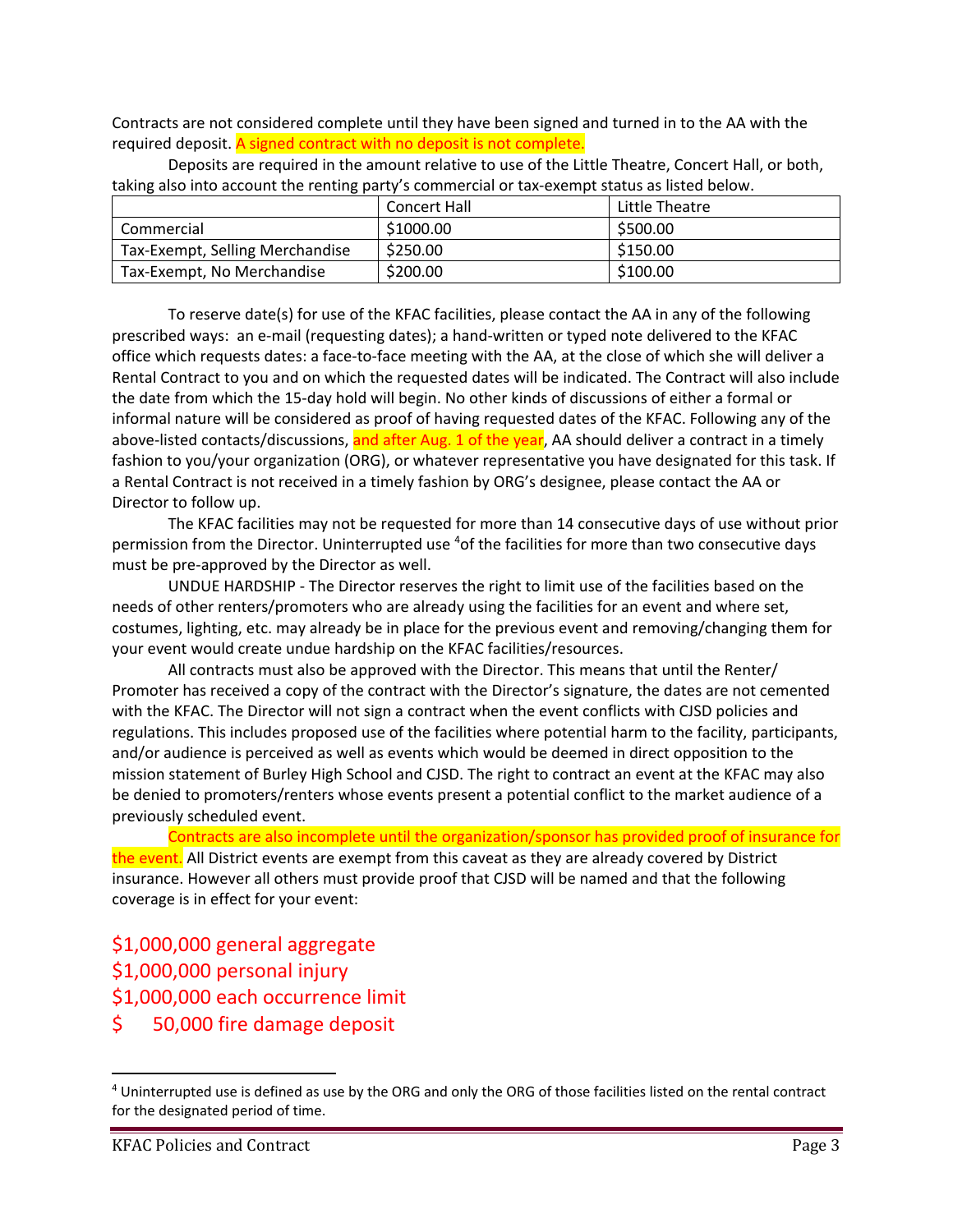BLACKOUT DAYS – Certain days/times on the annual calendar are blacked out – unavailable for use by any organization. These dates are reserved for cleaning, maintenance and other kinds of activities. Please do not request a date which is blacked out on our calendar.

IN THE EVENT OF DISASTER –In the event that our facility has to undergo unexpected maintenance/reconstruction due to some disaster, you will be contacted and you will have the option of moving your event from our facility. If you so choose to move your event, your deposit will be refunded. If, however, you choose to use our facility under the circumstances of the maintenance, please be advised that while we will do everything we can to make the facility as nice and available as we can for your event, we cannot make promises that there will be no inconvenience to your event under such circumstances. Also we will not be liable for any costs incurred by you should you decide to move your event from our facilities.

### **Promotion of Your Event**

The KFAC nor its staff are under any obligation to promote your event beyond listing it on the public KFAC calendar. The KFAC also does not permit any promotion of an event where it appears that the KFAC is somehow a sponsor of the event. The KFAC logo, however, may be used in promotional materials as a way of highlighting the use of our venue for the event. If there are any questions in this regard, please contact the KFAC Director or AA.

Posters may also be placed in the KFAC in designated areas for such promotion. The use of tape, tacks, pins, nails and the like are **prohibited** in all areas of the KFAC facility with the following exceptions: Posters may be tacked/pinned to the cork board in the halls or taped to the windows of the foyer provided that no "sticky" residue is left and posters are promptly removed from the space at the close of the event. We also have a new marquis that uses PowerPoint in the foyer. You may supply the AA with the performance information needed and we will publicize in that fashion.

"Reserved" seating signs are available upon request. Please do not tape, tack, etc. signs to reserve seats. Seats are reserved at renter's discretion.

#### **Support of Your Event**

With the rental of the facility, we AUTOMATICALLY provide the personnel necessary to run your event. However, rental costs do not include the cost of wages related to personnel for your event. While not volunteers, many of these personnel are students who are gaining valuable experience while providing you with outstanding support. Only trained personnel will be slated to work your events. The number of personnel who will be working your event will be **estimated** and listed in your contract along with a projection of the wages you will pay for their support. Only trained KFAC personnel may run KFAC equipment. This is for your safety as well as part of our commitment to providing you with the best support you can have for your event. While you may request certain KFAC staff for your event, ultimately the hiring of staff is the responsibility of the Director.

While we expect a positive working environment for all concerned, please be advised that abuse toward any personnel from any renter or performer or even an audience member will not be tolerated. By the same token, bad behavior from personnel should be immediately reported to the Director or Staff member in charge of your event. Such behavior will be dealt with as quickly and as appropriately as possible.

While we will not promote your event (as such), we certainly will do what we can to support your event. In addition to the staff you will hire to run your lights, sound and backstage, we can also offer the following: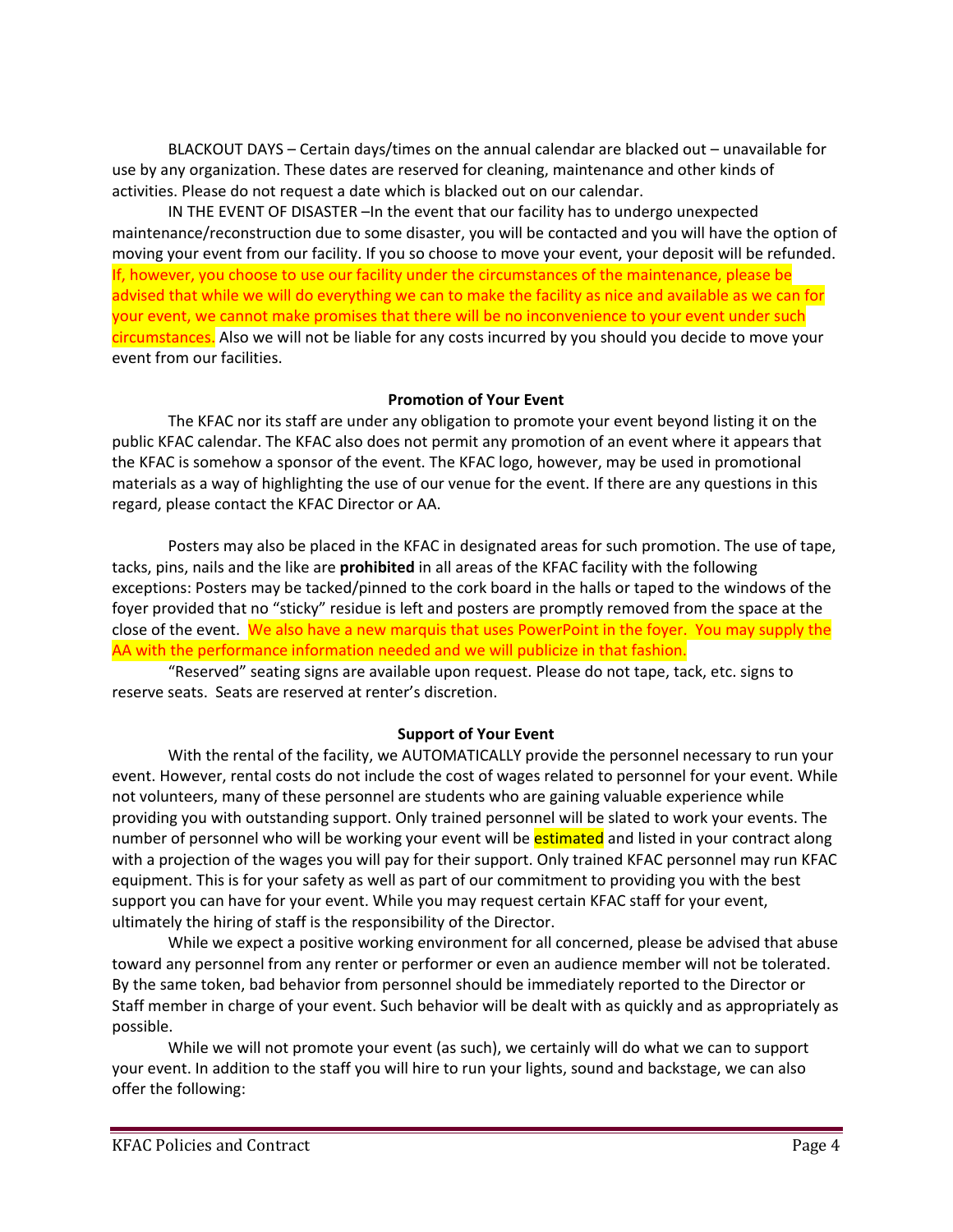- Mount Harrison Auxiliary This volunteer organization makes itself available to serve as ushers/greeters of large events held in the Concert Hall. These volunteers are very aware of KFAC policies and know our facility. They provide outstanding support for your audience. The Auxiliary may be requested to support your event. In exchange for their time, they request the right to attend your event at no cost to those volunteers who are helping. Let us know if you would like us to contact the Auxiliary to help support your event. We will assume you need them.
- Paid Monitors You may supply your own audience/crowd monitors (aka ushers/greeters), or you may elect to hire monitors to serve in this capacity (if for some reason the Auxiliary is not available or if you have elected not to use them.) At any rate, you must supply monitors for your audience. If you do not supply monitors, KFAC personnel will supply them for you at their regular paid rate. If a returning renter has lost deposit due to the non-adherence to KFAC rules and regulations, ushers will be hired for your event for every event forward. The facility has been damaged in previous years.
- Adult Monitors for Child Participants If performers in your event are under the age of 13 years, you must supply one adult monitor for every 10 children, or you may hire adult monitors. If you do not supply your own monitors, KFAC personnel will hire them for you and you will pay for their services. If you supply your own monitors, they must be aware or made aware of rules related to safety and proper backstage behavior so they can enforce KFAC regulations. They must be able to enforce KFAC regulations or we will request that you trade out an inefficient monitor for an efficient one.
- Custodial Services Our custodial staff is knowledgeable, helpful and hardworking. In addition to being hired to clean up after your event, custodians may also be hired to clean during your event. See our fee schedule for more information.

### **Safety**

Your safety and the safety of your participants and audience are of the highest priority to us while you are using our facility. For this reason, please keep the following safety guidelines in mind:

- Safety equipment Emergency medical equipment is located in our facility and there is always a member of staff who is trained for its use on the premises.
- Adult Monitors for Child Participants. You may either use volunteers from your organization or you may hire monitors from us, but it is very critical that child participants of your event be highly supervised. We will alert your monitors and your children to areas of the stage which can be of life/death peril to them if they are not careful. Performing on a stage is a lot of fun – as long as we are all aware of how to stay safe. Children will be required to obey commands from our personnel and/or your monitors with immediate response. Please make them aware.
- **Adult Monitors for Stage Doors. We insist that you provide trusted monitors at the stage doors. These monitors will only allow access to the stage to those persons who are deemed to be "necessary" to the backstage area. This would include: your performers, your monitors, our stage crew – and pretty much no one else. Extra adults, although well‐meaning, create a dangerous situation backstage and reduce privacy and an important preparation climate for your performers. Be assured that we will be firm in our resolve to adhere to this rule. Parents, family and friends may greet the performers at the close of the performance in the hallways adjacent to the performance areas only**. **If you do not provide backstage Adult monitors, we will provide them at their typical hourly rate.**
- Backstage manager and Crew Because the backstage area is like a delicate dance, the commands of our backstage manager and crew are law and are to be obeyed immediately and without attitude, question, comment or disdain. Please notify your cast.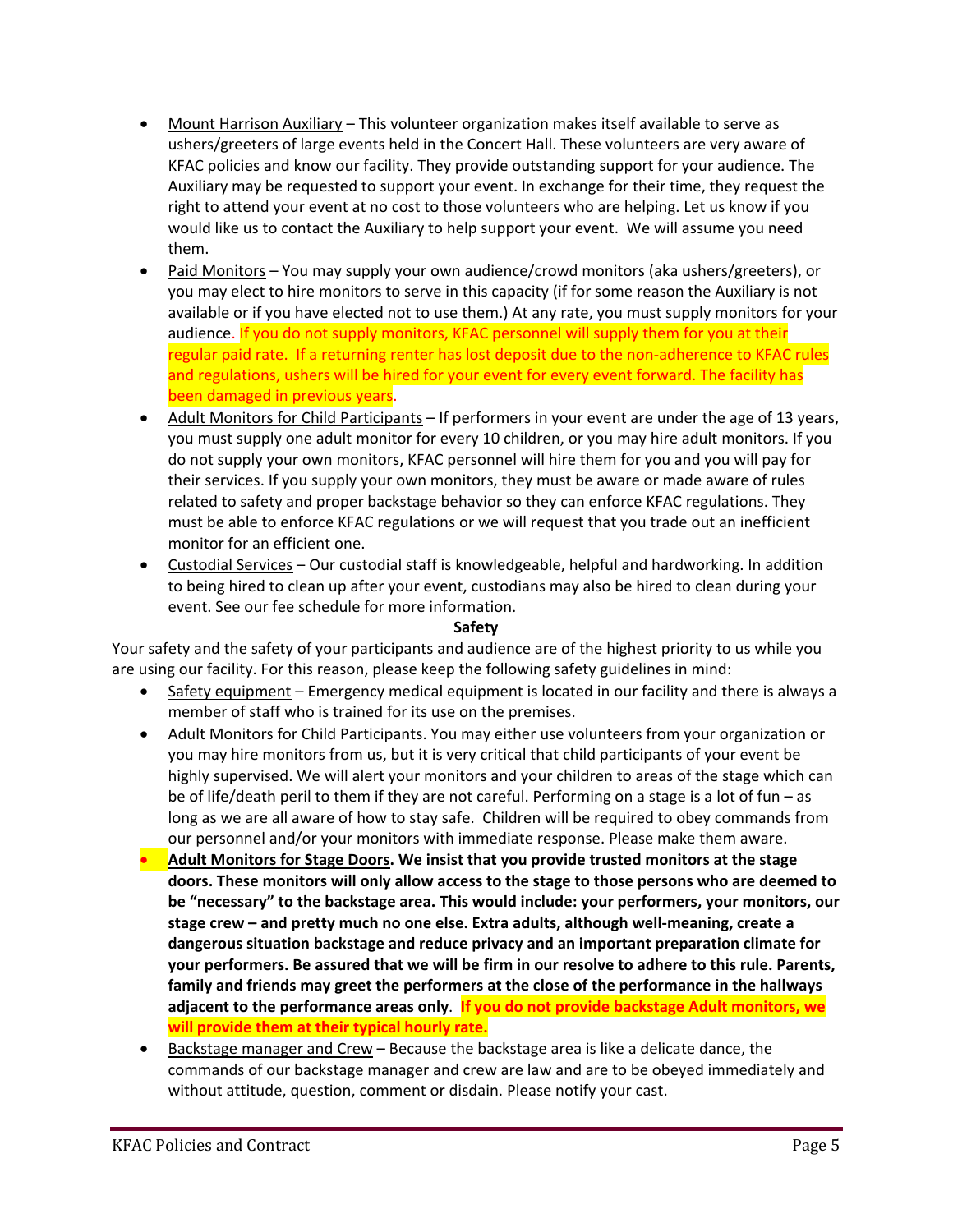Limited extraneous personnel in our tech booth. During rehearsals, it may be necessary for a director to sit in the booth and provide guidance regarding lighting nuances, sound cues and such, but during performances no persons outside of our technical crew members are allowed in the lighting/sound booth. If there's a problem that requires a director, a member of our staff will find the director. At no time will any persons other than your ORG's director/person in charge bring comments/direction to our technical staff and only those persons who have direct responsibility for the event/performance may have interaction with our backstage crew, and that will be limited during performances.

### **Rehearsals**

Another important consideration for your contract is whether or not you will require rehearsal time in advance of your event. Please consider this time as you look at open dates on our calendar for your event. Rehearsal costs are in addition to performance costs. These costs will also include additional costs for personnel. We do not require technical personnel unless we are having a technical rehearsal and we only involve the personnel that is needed to support the rehearsal. You will also want to have child monitors on hand for your rehearsal(s), and if you hire these monitors, they will be hired for rehearsal times as well as performances.5

As you plan how much rehearsal time you will need, please keep in mind that rehearsals lasting over 4 hours must include a 30 minute meal break for KFAC staff and rehearsals lasting over 8 hours must include 2 30 minute meal breaks for staff. *If your event is longer than 4 or 8 hours, this same meal break requirement applies to the event as it does to a rehearsal*. If you do not provide time for our workers to have legally mandated breaks you will have to pay for additional staff to cover those break times.

Rehearsals are charged at a minimum of two hours.

### **Box Office/Performance Rental Spaces**

Rental of the Concert Hall includes use of the Foyer during performances as well as the right to set up tables to vend CDs, videos, t‐shirts and the like. It also includes use of the box office desk for the selling of tickets. Be advised that we do not provide ticketing services and we do not have access to credit card processing. We have Cat5 cables to plug computers directly into the internet for ticket purchase and WiFi is available.

**Eight seats** are always held in reserve for use by the KFAC staff. Please hold these seats out from your ticket sales. Also, under no circumstances may any organization allow more tickets/audience members than we have seats. (No 'Standing Room Only' sales.) Don't forget to include complimentary seats for Mount Harrison Auxiliary volunteers if they are helping to support your event.

Rental of the Little Theater includes the right to set up a table for ticket sales in the hallway just outside of the theater doors. It includes use of the hallway down to the hallway restrooms. It does not include use of the KFAC office and/or Conference room for use as dressing rooms. This space must be requested and use of these rooms may be denied for any reason. If you wish to the use the Foyer with a Little Theater activity, please note that on your Rental Contract. (Additional costs may apply and the Foyer is not available when an activity is taking place in the Concert Hall.)

Rental of the Concert Hall also includes use of the Green Room, two "star" dressing rooms with lavatories and two "chorus" dressing rooms, all located backstage.

<sup>5</sup> If you do not have appropriate child monitors for your rehearsals, the KFAC will provide them for you at your cost.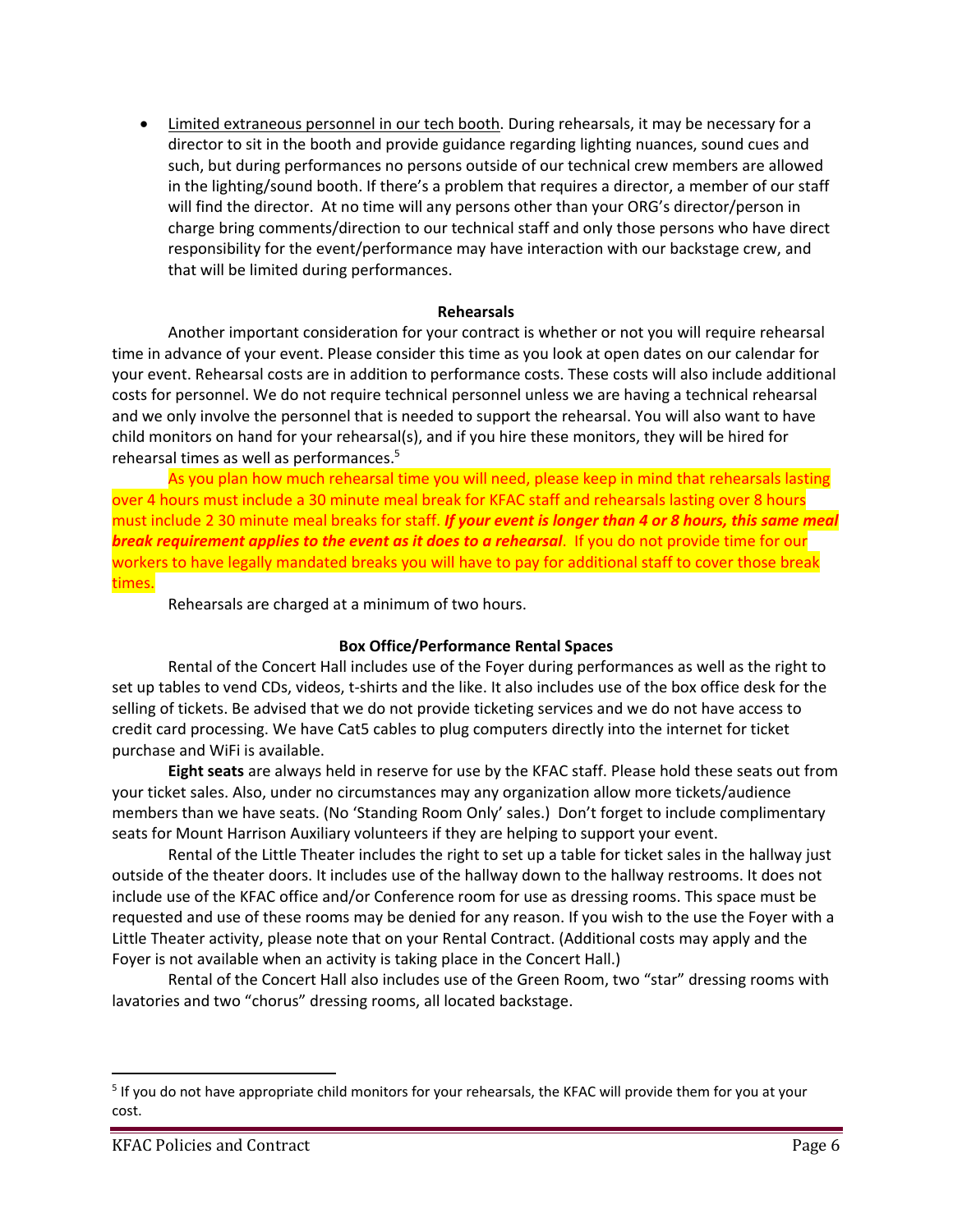Rental of the Concert Hall does not include rental of the Scene Shop. However, limited use of this area may be permitted with prior permission. Use of the tools is prohibited unless such services have been rented in addition to the use of the space.

The Loading Dock is available for use with the rental of the Concert Hall. However, if the loading dock is to be used and items are to be brought through the scene shop, such arrangements are to be made in advance. When arrangements have not been made in advance, the KFAC is not responsible to clear a path for Loading Dock and Scene Shop use.

Rental of the Music Suite is limited and generally denied. Please contact the AA for more information.

PERFORMANCE LICENSURE – It is not the responsibility of the KFAC to obtain performance rights related to your performance. It is, however, your responsibility, and any performance which cannot produce proof of performance rights for any music, dramatic or movie presentation as well as the right to record or tape such performances may be terminated immediately.

**The use of any of the following is in direct violation of your KFAC use agreement: GLITTER, HELIUM OR MYLAR BALLOONS AND FOOD/DRINK, SILLY STRING OR ANYTHING THAT MAKES A HUGE MESS violates this contract**. **Violators of this policy** will be assessed a cleaning fee, will lose their entire deposit, and may be assessed damage fees as well as be barred from further use of our facilities. We cannot overstate how very serious we are about this policy. *Don't bring 'em inside the doors or allow your audience, etc. to bring them inside the doors.* If KFAC personnel find someone bringing these items into our facility, they will ask the offender to remove the items immediately. THERE WILL BE NO CONSIDERATIONS MADE TO THIS RULING. PLAN ACCORDINGLY.

You are responsible for your audience. Unruly audience members should be ejected by your volunteers and will be ejected by our paid personnel. Law enforcement will be called.

We supply that which you have deemed necessary for the proper production of your event. We do not supply that which has not been outlined within your contract. If you are uncertain as to what kinds of support you might need to preserve the integrity of your event, please ask prior to completion of your contract. This includes but is not limited to: pianos, instruments, tables, VCRs, projectors, electrical cords and more. Again, extra equipment will not be provided at the last minute WITHOUT INCURRING MORE COST.

### **After the Show**

Once your performance(s) is completed, you will need to factor in time to clear your props, set, costumes, etc. and also time to return the facility back to "standard." While custodians clean, you are responsible for making sure the facility is in the same state as it was when you arrived. Anything you leave for KFAC personnel to clean will be charged to you at the personnel hourly rate.

#### **Don't sign the Contract until you are Sure**

Our final word of caution is simply this: Make sure your signed contract includes everything you will need/want for your event/performance. We will be following the contract as we set up for your activity. If you arrive and see many things missing, it may very well be due to the fact that you failed to include that information in your contract. This is particularly critical for 'traditional' renters. Just because it's "always been there in the past", doesn't mean it will be there in the future. Get it in your contract! (And if you aren't sure, please ask.)

#### **As we move forward**

Please pay very close attention to the costs listed on the contract. As the KFAC moves forward in its mission, it will need to move its costs into a more competitive range with other venues. Costs are not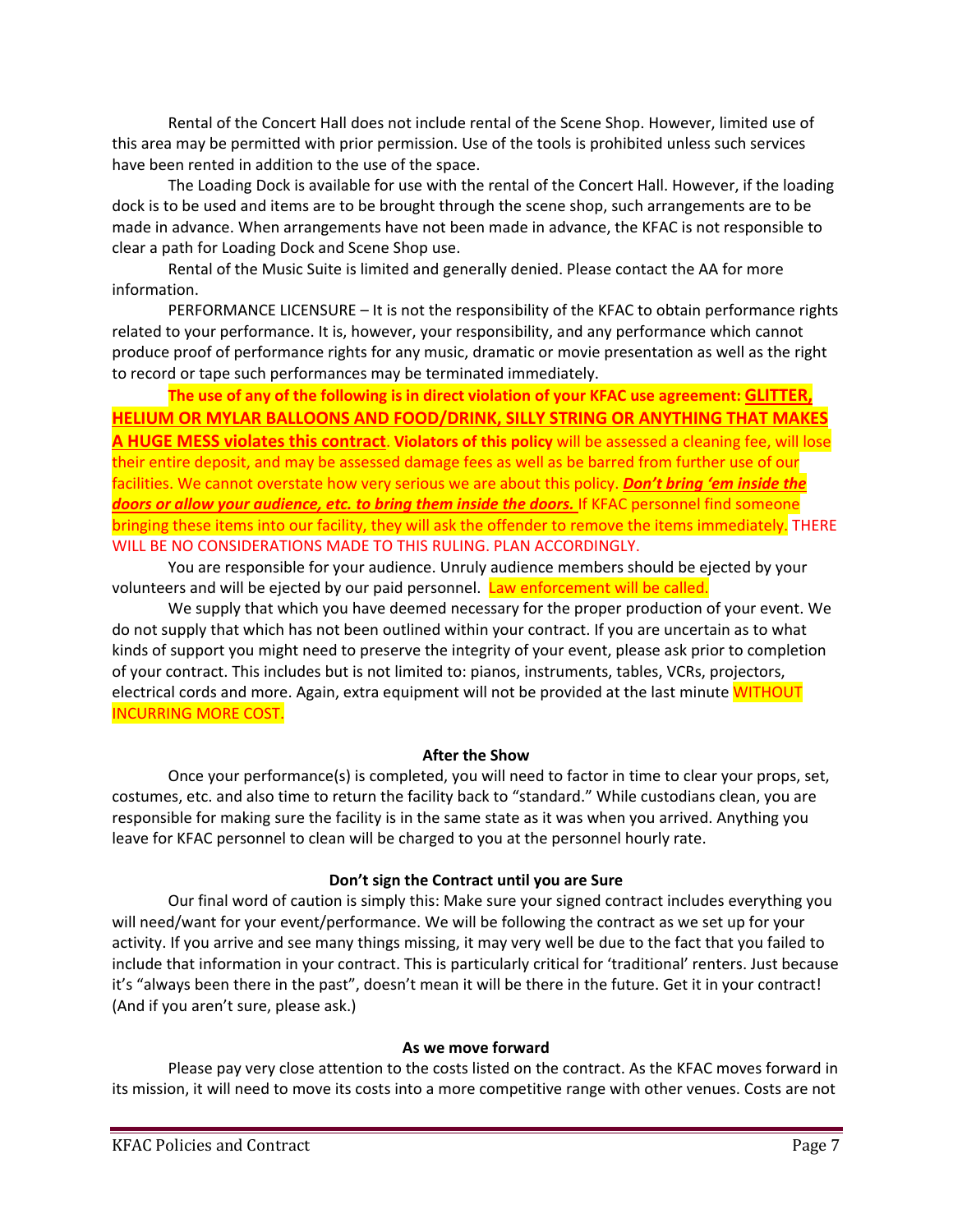what they have always been. If you find that current pricing begins to push the use of our venue out of your price range, please talk to us. It may be that you are including costs which are not necessary. If, however, costs become prohibitive, we may be able to help you secure a different venue.

Black out days may increase over the next few years as we continue to improve our facilities Traditional "hand-shake" agreements are now a thing of the past. With the increased use of our facilities, the Director is going to have to rely on the use of more and more "point" persons for events. These are trained KFAC personnel who can be placed in charge of your event and will only have knowledge of your signed contract from which to work. So if you really want something, make sure it is in the contract and not just a verbal agreement with someone. Only the Director, AA or your Point Person can amend your contract, and this will happen in increasingly rarer and rarer circumstances.

Attached is a contract and tech. worksheet. Please contact our office wherever any question or concern exists.

# **Not‐For‐Profit Status**

If you are a 501©3 Entity, you must provide a copy of the IRS Determination letter with your contracts. This is new to our process. You only need to prove it once as we will keep a copy in our records. If you claim 501©3, you must prove your status PRIOR to the event or your organization will be charged at the normal profit rate.

Everyone wants treated the same until everyone is treated the same. Too many folks are just wanting too many side deals. We cannot keep up with or accommodate anymore, so please follow the rules. If you do not have a 501©3, you MUST provide one to get the lower rates. Please do not ask for special consideration if you have not done your due diligence getting the required paperwork.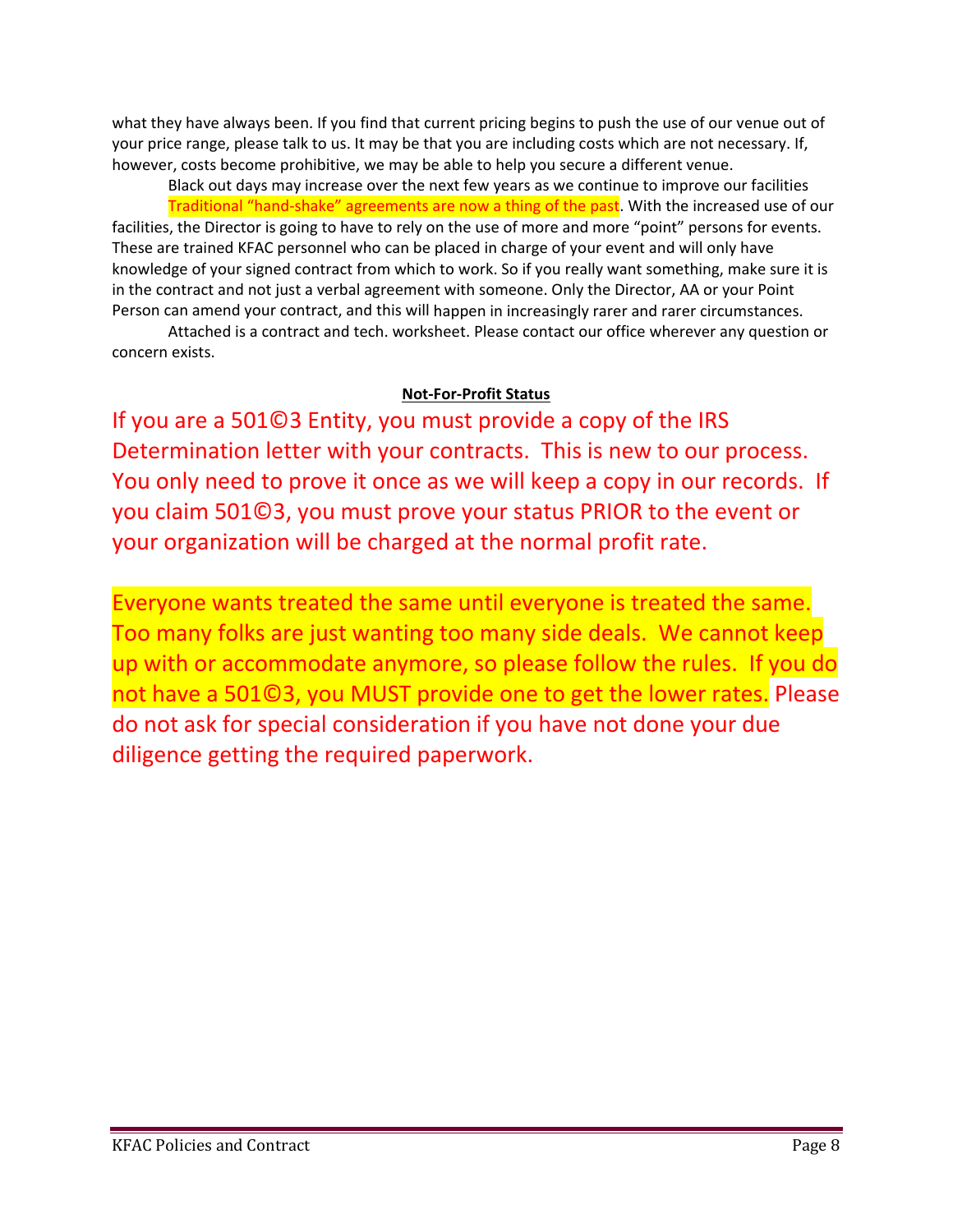# RENTAL CONTRACT 2022‐2023

| Event:          |                                                                                                                                                                                                                                                                     | Contact:           | Phone:                       |  |  |
|-----------------|---------------------------------------------------------------------------------------------------------------------------------------------------------------------------------------------------------------------------------------------------------------------|--------------------|------------------------------|--|--|
|                 | contract for approval during which time the date(s) initially discussed <sup>6</sup> with AA will be held by KFAC.<br>After 15 days, proposed dates will be released for other agents to rent the facilities. Contract must be<br>received signed and with deposit. |                    | Date of Receipt: ___________ |  |  |
|                 |                                                                                                                                                                                                                                                                     |                    |                              |  |  |
|                 |                                                                                                                                                                                                                                                                     | (Organization/ORG) |                              |  |  |
|                 |                                                                                                                                                                                                                                                                     |                    |                              |  |  |
| completion.)    | signature but not before that date. (Director may require additional proofs prior to approval and                                                                                                                                                                   |                    |                              |  |  |
|                 | This contract, when completed, is understood to guarantee ORG use of the:                                                                                                                                                                                           |                    |                              |  |  |
|                 | Concert Hall ____ Little Theater ____ Foyer <b>_____ Conference room _____Other</b> _____Extra Space                                                                                                                                                                |                    |                              |  |  |
|                 | (Includes Foyer for Performance)                                                                                                                                                                                                                                    |                    | please list additional need  |  |  |
|                 | for the dates/times requested and confirmed within this contract, which are as follows (or which have                                                                                                                                                               |                    |                              |  |  |
|                 | been outlined in more detail on the attached addendum to this contract):                                                                                                                                                                                            |                    |                              |  |  |
|                 |                                                                                                                                                                                                                                                                     |                    |                              |  |  |
| Set up Date(s): |                                                                                                                                                                                                                                                                     |                    |                              |  |  |
|                 | (Only required in the case of an event with extensive preparation needs. Please discuss with AA.)                                                                                                                                                                   |                    |                              |  |  |
|                 |                                                                                                                                                                                                                                                                     |                    |                              |  |  |
|                 | DATE: ___________Arrival time: ____________Start Time: __________________End time: ___________________________                                                                                                                                                      |                    |                              |  |  |
|                 | DATE: ___________Arrival time: ____________Start Time: _________________End time: ____________________________                                                                                                                                                      |                    |                              |  |  |
|                 |                                                                                                                                                                                                                                                                     |                    |                              |  |  |
|                 |                                                                                                                                                                                                                                                                     |                    |                              |  |  |
|                 | Rehearsal Date(s): National Assembly and Assembly and Assembly and Assembly and Assembly and Assembly and Assembly and Assembly and Assembly and Assembly and Assembly and Assembly and Assembly and Assembly and Assembly and                                      |                    |                              |  |  |
|                 | (For multiple dates and arrival/exit times, please attach a separate sheet to detail this information.)                                                                                                                                                             |                    |                              |  |  |
|                 |                                                                                                                                                                                                                                                                     |                    |                              |  |  |
|                 | DATE: Arrival time: Start Time: End time: Exit time:                                                                                                                                                                                                                |                    |                              |  |  |
|                 | DATE: Arrival time: Start Time: End time: Exit time:                                                                                                                                                                                                                |                    |                              |  |  |
|                 |                                                                                                                                                                                                                                                                     |                    |                              |  |  |
|                 |                                                                                                                                                                                                                                                                     |                    |                              |  |  |
|                 | (If your total arrival to exit time is longer than 4 hours, include a thirty minute meal break for staff. If your total                                                                                                                                             |                    |                              |  |  |
|                 | arrival to exit time is longer than 8 hours, include 2 thirty minute meal breaks for staff. Breaks are paid time and                                                                                                                                                |                    |                              |  |  |
|                 | may be staggered if possible. Staggered breaks may require additional KFAC staff.)                                                                                                                                                                                  |                    |                              |  |  |
|                 |                                                                                                                                                                                                                                                                     |                    |                              |  |  |
|                 | <b>Performance/Event Date(s):</b>                                                                                                                                                                                                                                   |                    |                              |  |  |
|                 | (For multiple dates and arrival/exit times, please attach a separate sheet to detail this information.)                                                                                                                                                             |                    |                              |  |  |
|                 |                                                                                                                                                                                                                                                                     |                    |                              |  |  |
|                 |                                                                                                                                                                                                                                                                     |                    |                              |  |  |
|                 |                                                                                                                                                                                                                                                                     |                    |                              |  |  |
|                 | DATE: _____________Arrival time: _______________Start Time: _________________Exit time: ____________                                                                                                                                                                |                    |                              |  |  |
|                 |                                                                                                                                                                                                                                                                     |                    |                              |  |  |
|                 |                                                                                                                                                                                                                                                                     |                    |                              |  |  |
|                 |                                                                                                                                                                                                                                                                     |                    |                              |  |  |
|                 | <sup>6</sup> See the Welcome Information under "Scheduling" for more specific information related to this topic.                                                                                                                                                    |                    |                              |  |  |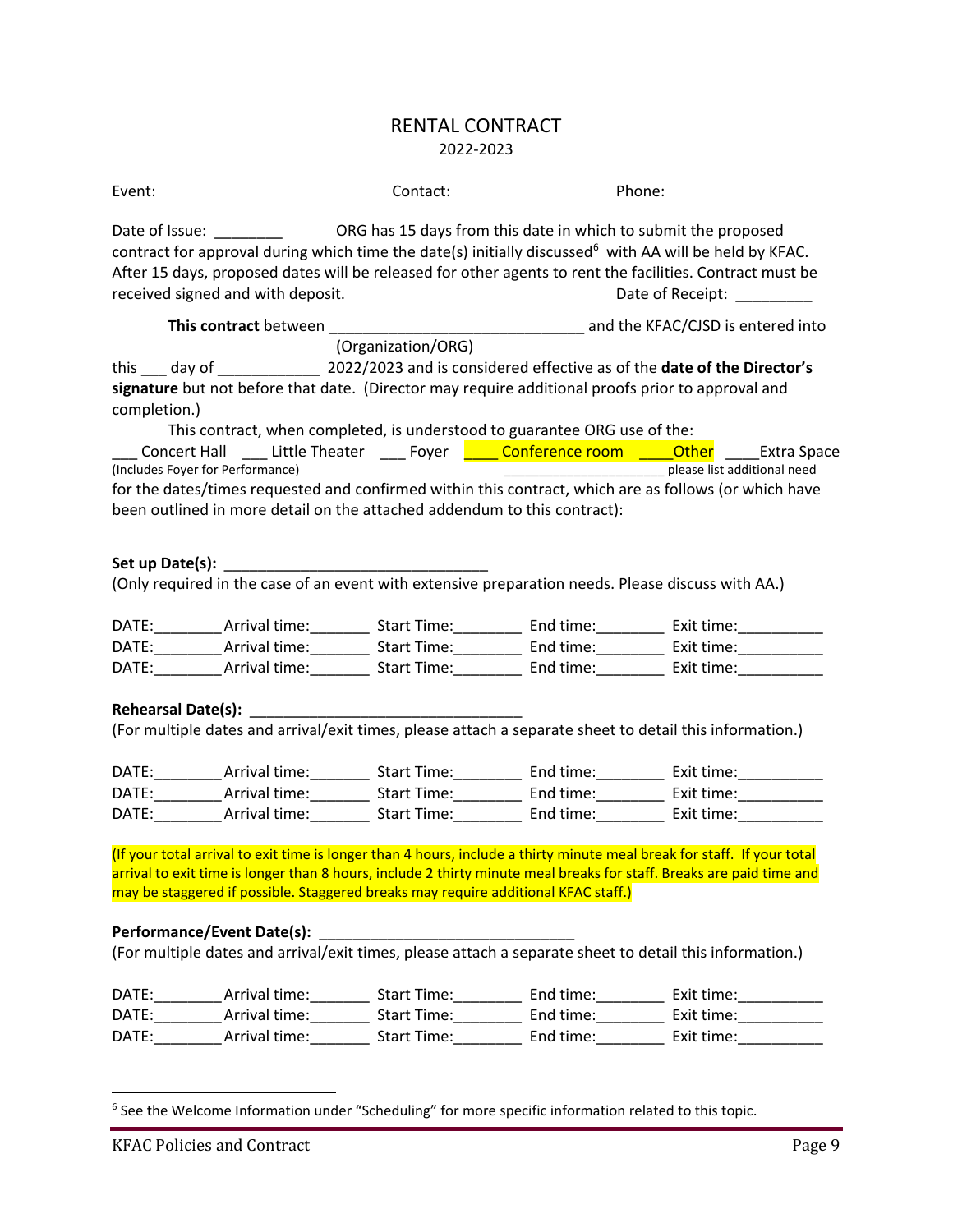(If your total arrival to exit time is longer than 4 hours, include a thirty minute meal break for staff. If your total arrival to exit time is longer than 8 hours, include 2 thirty minute meal breaks for staff. Breaks are paid time and may be staggered if possible. Staggered breaks may require additional KFAC staff.)

# **Technical and other kinds of Support**

It is understood that this contract includes and only includes those items which are specifically requested within the contract (which may include additional pages that more specifically detail all of the kinds of support being requested by ORG.) In cases where such requests will require additional costs for ORG, such costs are outlined in supportive documents. It is also understood that any cost estimates are only estimates and that final costs may vary from original estimates especially wherein expected hours of use, number of personnel, and clean‐up costs were underestimated. See the attached Rate Sheet and then detail your needs in the space below or on attached sheets. Any last minute request will result in more charges. Any last minute requests may be denied or may incur additional costs if we are able to provide.

Please fill out the attached rubric with all anticipated needs. Note that not every technical item is available for every spaces.

Basic rental includes the following: Stage area washed with light; 1‐2 mics with a basic mix to cover the house; a basic one-time stage set up. If using the Concert Hall Stage, use of the Green Room and dressing rooms as well as use of the Foyer for performance and event. Rental cost does not include labor costs for KFAC personnel and ORG needs to supply monitors for the audience or rent monitors.

Renting items for events does not include work hours. Those will be estimated and crew will be added and removed as determined by the Director. Just because a renter requests less staff does not mean that the renter will be allowed less staff. Safety of our equipment and our facility is paramount.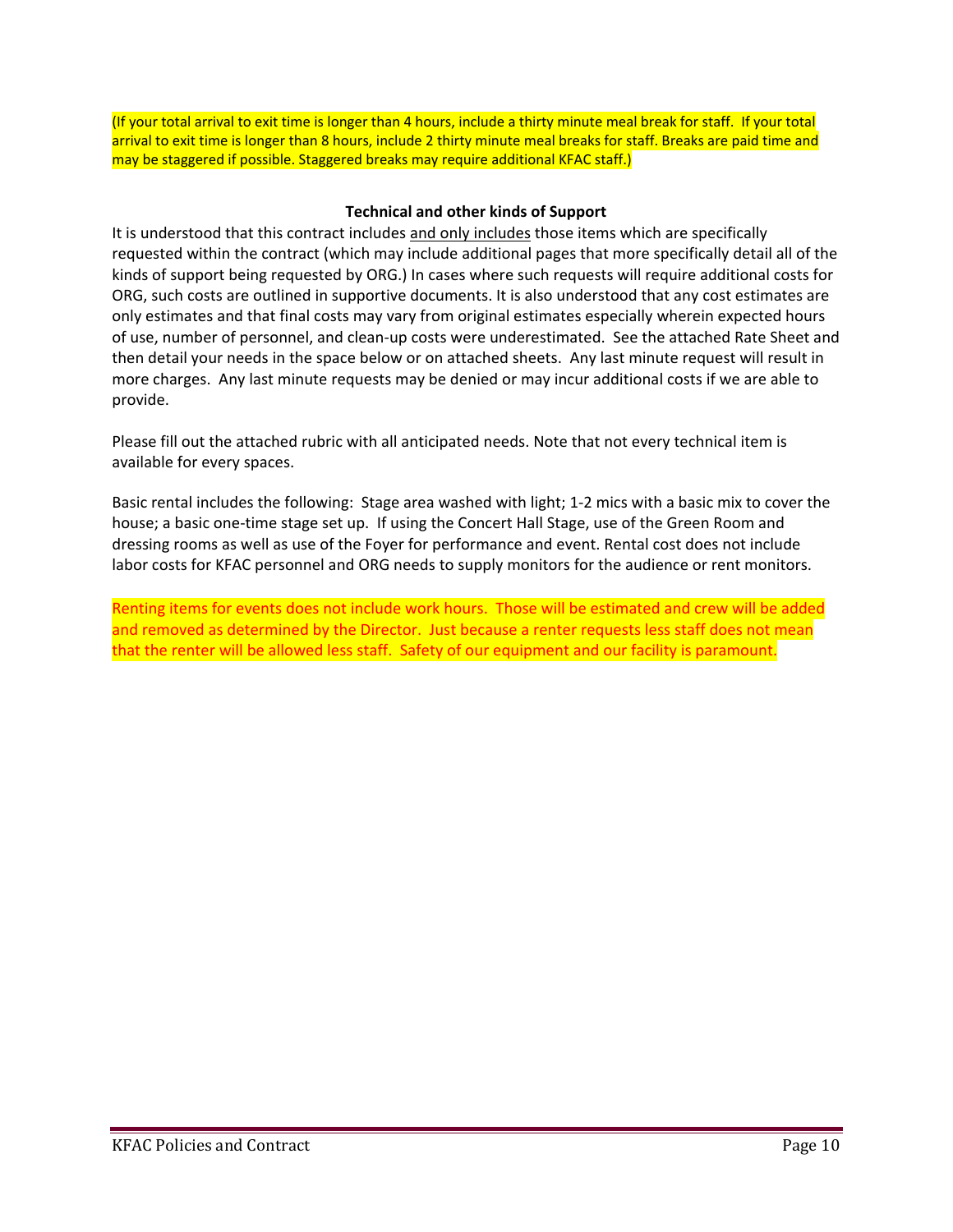# **Organization Information**

| Name:                   | Phone. |
|-------------------------|--------|
| <b>Billing address:</b> | Fax:   |

Description of Event:

| Part of a Season of Events: Y or N                                            |              |           |                 |
|-------------------------------------------------------------------------------|--------------|-----------|-----------------|
| <b>Charging Admission:</b><br>Y or N                                          |              |           |                 |
| Foyer/Ticket table open at what time?                                         |              |           | (Table/chairs?) |
| Vendor's tables will be used: Y or N                                          |              |           | (Table/chairs?) |
| <b>Audience Monitor Number:</b>                                               | ORG supplied | Auxiliary | Paid Monitors   |
| Tickets available for purchase from where? (Please list all and ticket costs) |              |           |                 |

All information will be funneled through the Organization's designee(s) only. Please list name(s) and contact information of your designee(s) below. No more than three (3) total designees may be listed and they will be contacted in the order listed here.

| $\mathbf{1}^{\cdot}$ | Phone(s)<br>. |
|----------------------|---------------|
|                      |               |

2) \_\_\_\_\_\_\_\_\_\_\_\_\_\_\_\_\_\_\_\_\_\_\_\_\_\_\_\_\_ Phone(s)

3) \_\_\_\_\_\_\_\_\_\_\_\_\_\_\_\_\_\_\_\_\_\_\_\_\_\_\_\_\_ Phone(s)

# **Cancellation of Contract**

This contract may be cancelled by ORG under the following conditions:

- 1) Official notification to the AA in writing more than 30 days out complete refund of deposit.
- 2) Official notification to the AA in writing more than 15 days out complete refund in most cases.
- 3) Official notification to the AA in writing less than 15 days refund of deposit to depend upon work already completed in preparation for event, loss of revenue due to hold on dates, and any other potential liabilities to be incurred by KFAC and/or CJSD.